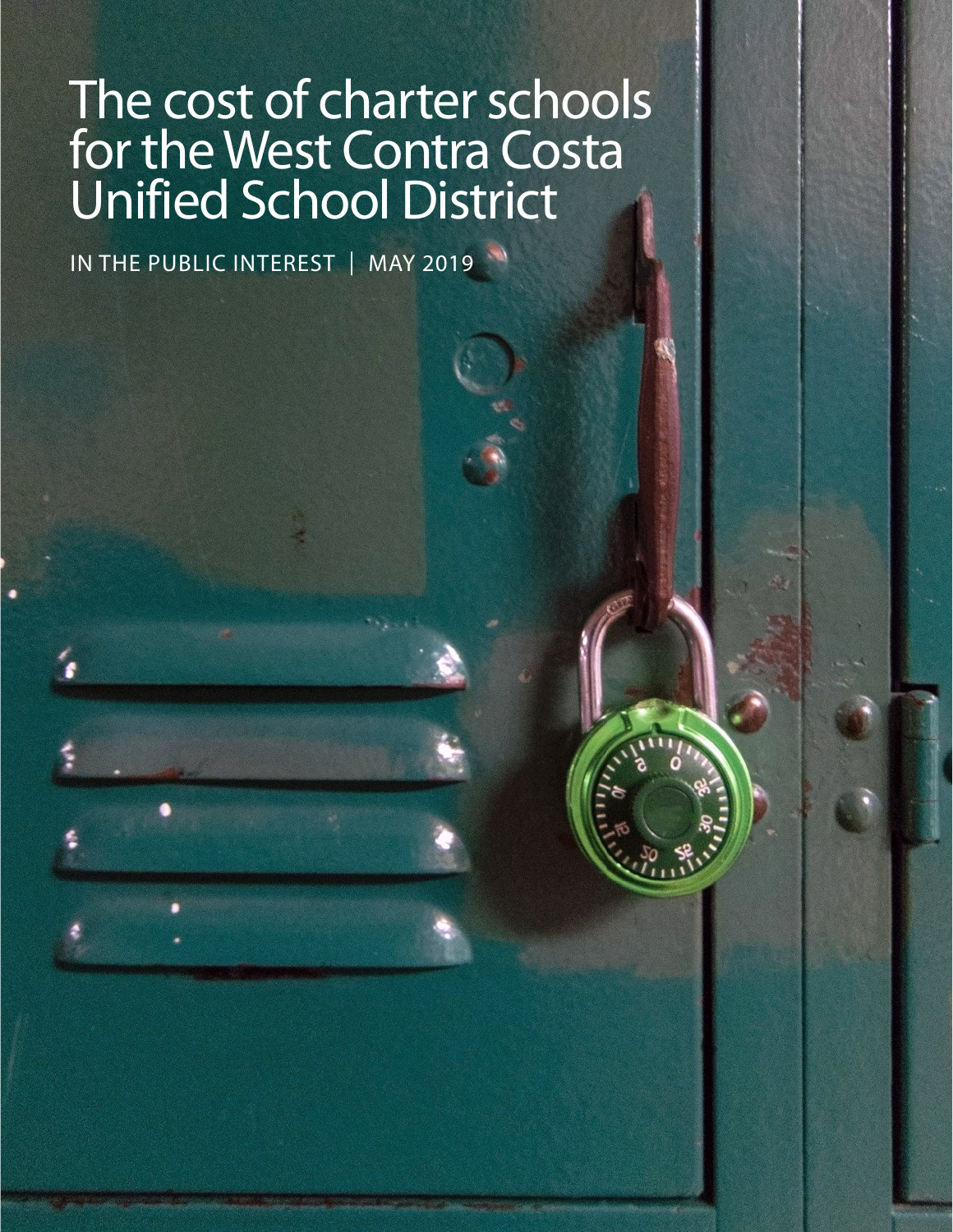## About In the Public Interest

*In the Public Interest is a research and policy center committed to promoting the common good and democratic control of public goods and services. We help citizens, public officials, advocacy groups, and researchers better understand the impacts that government contracts and public-private agreements have on service quality, democratic decision-making, and public budgets. Our goal is to ensure that government contracts, agreements, and related policies increase transparency, accountability, efficiency, and shared prosperity through the provision of public goods and services. For more information, please visit www.inthepublicinterest.org.* 

*We would also like to thank Terry Lutz for designing this report.*

*Any errors or omissions in this report are the sole responsibility of In the Public Interest.*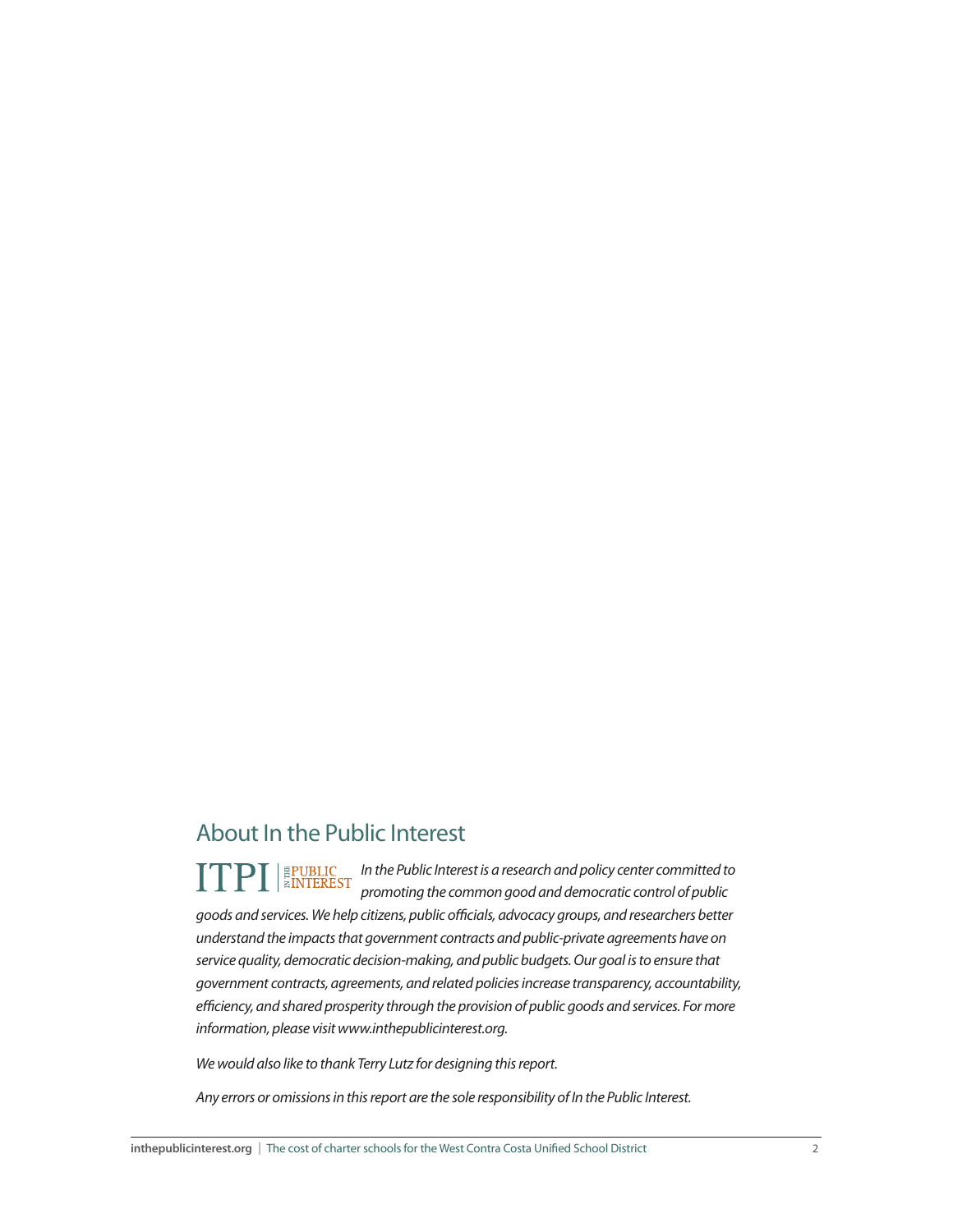## <span id="page-2-0"></span>The cost of charter schools for the West Contra Costa Unified School District

**Public school students in California's West Contra Costa Unified School District** (WCCUSD) are paying dearly for privately managed charter schools they don't attend. Unchecked charter school expansion in recent years has added to the cost of educating students who attend traditional public schools. This has increased pressure on the district to cut spending on academic tutoring, services for English learners, and more.

Charter schools add \$27.9 million a year to WCCUSD's costs of running its own schools, this study finds. That's a net loss, after accounting for all savings realized by no longer educating the charter school students. As a result, the district has \$978 less in funding for each traditional public school student it serves.

This previously unmeasured cost is a conservative estimate. The district faces additional fiscal pressures due to charter schools that are too difficult to measure, such as the inequitable proportion of state funding it receives for educating high-needs students.

This report follows a 2018 study by In the Public Interest revealing the cost of charter schools for three other California districts.<sup>1</sup> It was produced by In the Public Interest and WCCUSD staff using a template created by Dr. Gordon Lafer and In the Public Interest based on the methodology described in *[Breaking Point: The Cost of Charter Schools for](http://www.HowMuchChartersCost.org)  [Public School Districts](http://www.HowMuchChartersCost.org)* (page 23).

Like that study, this report's aim is not to debate the value of charter schools as educational policy or review all fiscal pressures facing districts but to document a cost that has previously gone unmeasured and ignored in California educational planning.

#### California's charter school boom

California now has over 1,300 charter schools serving 653,000 students, or 10.6 percent of the state's K-12 students.[2](#page-7-0) Many districts are facing budget deficits and spending cuts, but there is no easy way to calculate the statewide economic impact of charter schools because budgeting and local funding sources vary from district to district.

As of 2016-17, the school year for which the costs in this report were calculated, 28,518 students attended WCCUSD's traditional public schools, while 4,606 students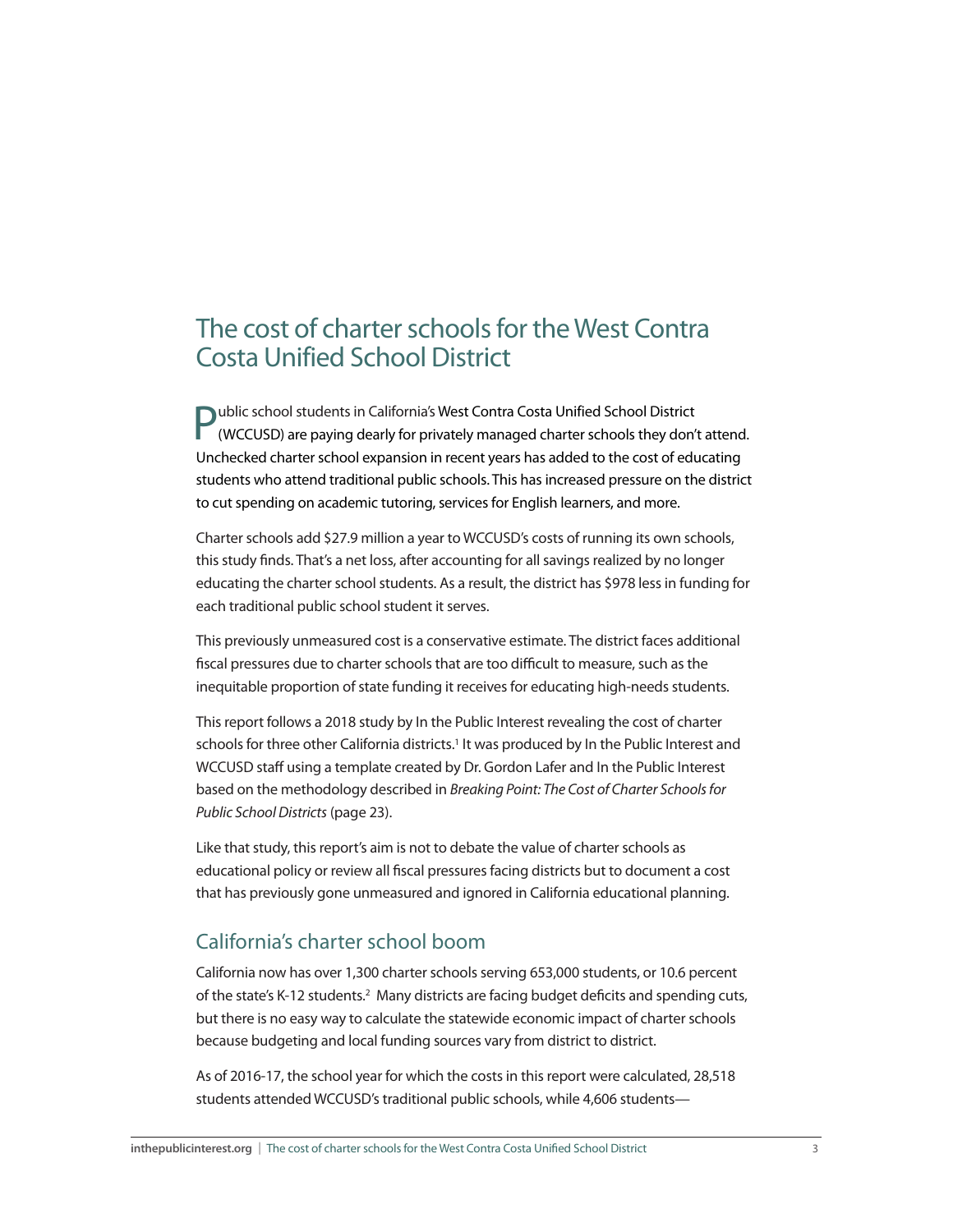<span id="page-3-0"></span>14 percent of the total student population—were enrolled in 12 charter schools within the district's physical boundaries. More recent data indicate an explosion in charter school enrollment. The proportion of WCCUSD students attending charter schools has more than doubled in four years, from 8 percent of the district total in the 2014-15 school year to 17 percent this year.

#### The costs of charter schools

When students transfer to charter schools, funding for their education follows—but costs remain. Because charter schools pull students from multiple schools and grade levels, it's rare that individual traditional public schools can reduce expenses enough to make up for the lost revenue. While WCCUSD schools have 14 percent fewer students to serve, a school cannot adjust expenses by, for example, cutting 14 percent of its principal, heating bill, parking lot paving, internet service, or building maintenance. The district also cannot proportionately cut administrative tasks such as bus route planning, teacher training, grant writing, and budget development. Because these central costs cannot be cut, districts are forced to cut services provided to traditional public school students.

Even if such cuts were possible, districts are legally responsible for serving all students in the community and must maintain adequate facilities to reabsorb students when inherently risky charter schools fail. During the 2016-17 school year alone, 51 California charter schools either closed or were converted into traditional public schools.<sup>3</sup>

To measure the cost of charter schools, we compared current finances with a hypothetical scenario in which current charter students had instead remained enrolled in traditional public schools. We determined how much additional revenue this would provide the district by calculating how much state and federal funding would be apportioned based on the demographic profile of the charter students who live within district boundaries.<sup>4</sup> We then calculated what expenses the district would have to add to accommodate the additional students—how many more books, supplies, teachers, and other staff would be needed<sup>5</sup>

In essence, we calculated the revenue the district lost and the savings it realized by educating fewer students. The difference between those two amounts is the net annual cost of charter schools for WCCUSD: \$27.9 million.

This loss meant the budget for educating 28,518 traditional public school students in 2016-17 was reduced by \$978 per student.

| <b>Current net loss to WCCUSD</b>     | \$27,891,514 |  |
|---------------------------------------|--------------|--|
| Net loss per charter student          | \$6,233.62   |  |
| Net loss per current district student | \$978.03     |  |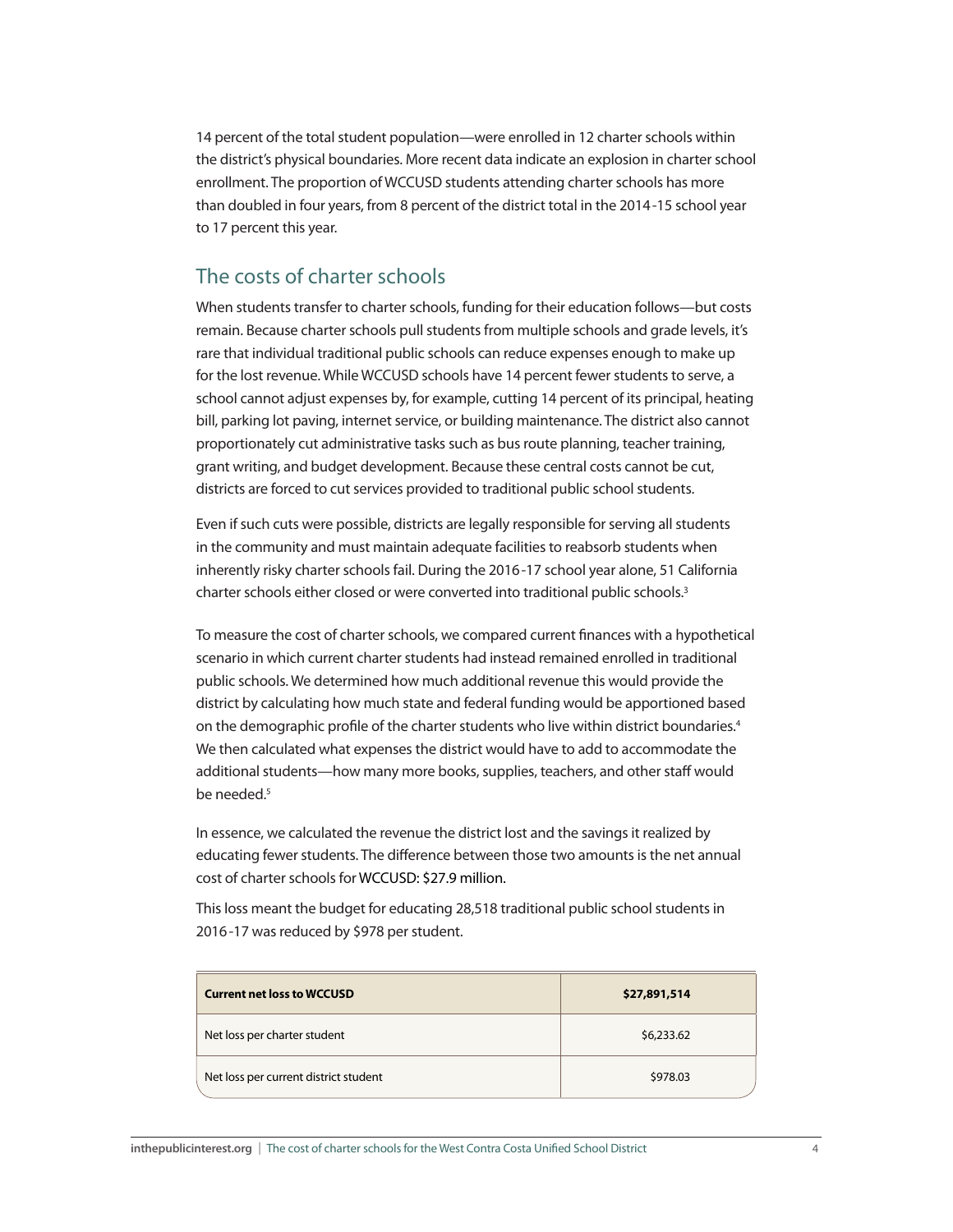### Special education and newcomer students

Our calculation—that charter schools impose a net cost on WCCUSD of \$27.9 million per year—is actually a conservative estimate. This is so partly because some of the costs created by charter school expansion are too difficult to measure. This includes the ways in which the charter school system may result in a sorting of students—with the neediest and most expensive to serve students in traditional public schools, but without the resources to serve them. For instance, while charter schools are required by law to accept any student who applies, they often serve fewer special needs students than do traditional public schools. California distributes special education funding to schools according to total attendance, regardless of the number of students with disabilities, yet charter schools in WCCUSD enroll a smaller proportion of special education students than the district's traditional public schools. This leads to charter schools being relatively overpaid for those services. Traditional public schools end up with the highest-need students but without an equitable proportion of funding to serve them. While charter schools in WCCUSD served only 8 percent of the students with disabilities in the district, they received 14 percent of the special education funding.





The district also is required by law to accept refugee and other newly arrived children at any point in the school year, and must maintain space and staff for them, often without funding, beginning the first day of school. Charter schools aren't required to accept refugee children in the middle of the year. WCCUSD's traditional public schools now have 1,839 students considered "newcomers," defined as students who were born outside the United States, have been enrolled in U.S. schools less than three years, and are English learners. The district receives no funding for 304 of those students because they arrived in October or later.<sup>6</sup> The district provides specialized classes, translation in eight languages, and other services that are required for newcomer students in elementary, middle, and high schools at a cost largely unrecognized in state funding formulas and borne entirely by the district.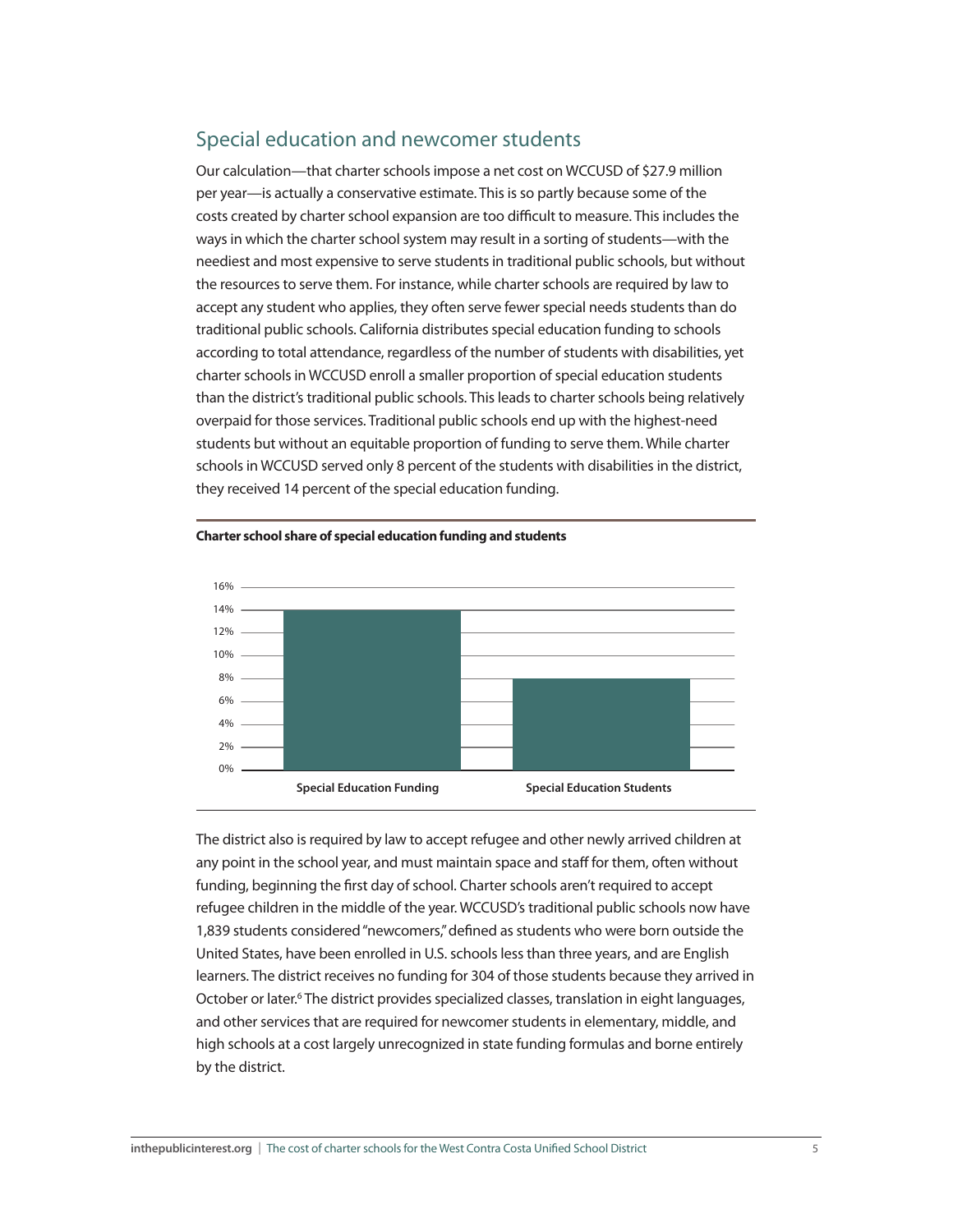#### <span id="page-5-0"></span>Impacts on students in West Contra Costa traditional public schools

Faced with a budget deficit, the WCCUSD Board of Education approved \$12.5 million in budget cuts in December 2018 eliminating 82 positions, closing an academic tutoring program, and cutting services for English learners[.7](#page-7-0) The board continues to debate cutting the number and/or pay rate of police officers who serve as school resource officers.<sup>[8](#page-7-0)</sup>

The cost of charter schools exacerbates the district's budgetary dilemma and amounts to millions of dollars of lost potential for WCCUSD students. If the district weren't losing \$27.9 million per year, it could have improved the education of students in many ways. School Board Member Consuelo Lara shared that the district could restore "the things that we've had to cut which include graduate tutors, counselors, nurses, and intervention programs for students. But what we need most of all are services for our most needy students such as those experiencing homelessness, in foster care, and suffering from trauma, and the full-service community schools programs that would outreach to parents and provide services they need for their children to be successful, including parenting classes, help with housing or food banks or employment training, and other ways we could reach out to the community with home visits. We do have a challenging population, but we know how to help and serve them when we have all our resources. And, of course we would make sure our teachers are well compensated, hire the most qualified, and provide needed professional development."[9](#page-7-0)

## Policy recommendations

California law prevents school boards from considering budgetary or other impacts on the district when evaluating new charter school applications.<sup>10</sup> Based on this report, which was designed to produce conservative cost estimates, we strongly recommend reforming the law so that decisions to authorize charter schools include analysis of real financial impacts. The California Charter School Act must be amended to empower elected officials at the district, county, and state levels to balance the potential value of charter schools against the needs of traditional public school students.

Additionally, every district should produce an annual report assessing the economic impacts of charter school expansion in its community. This data and analysis will be crucial for effective stewardship of education budgets for all students.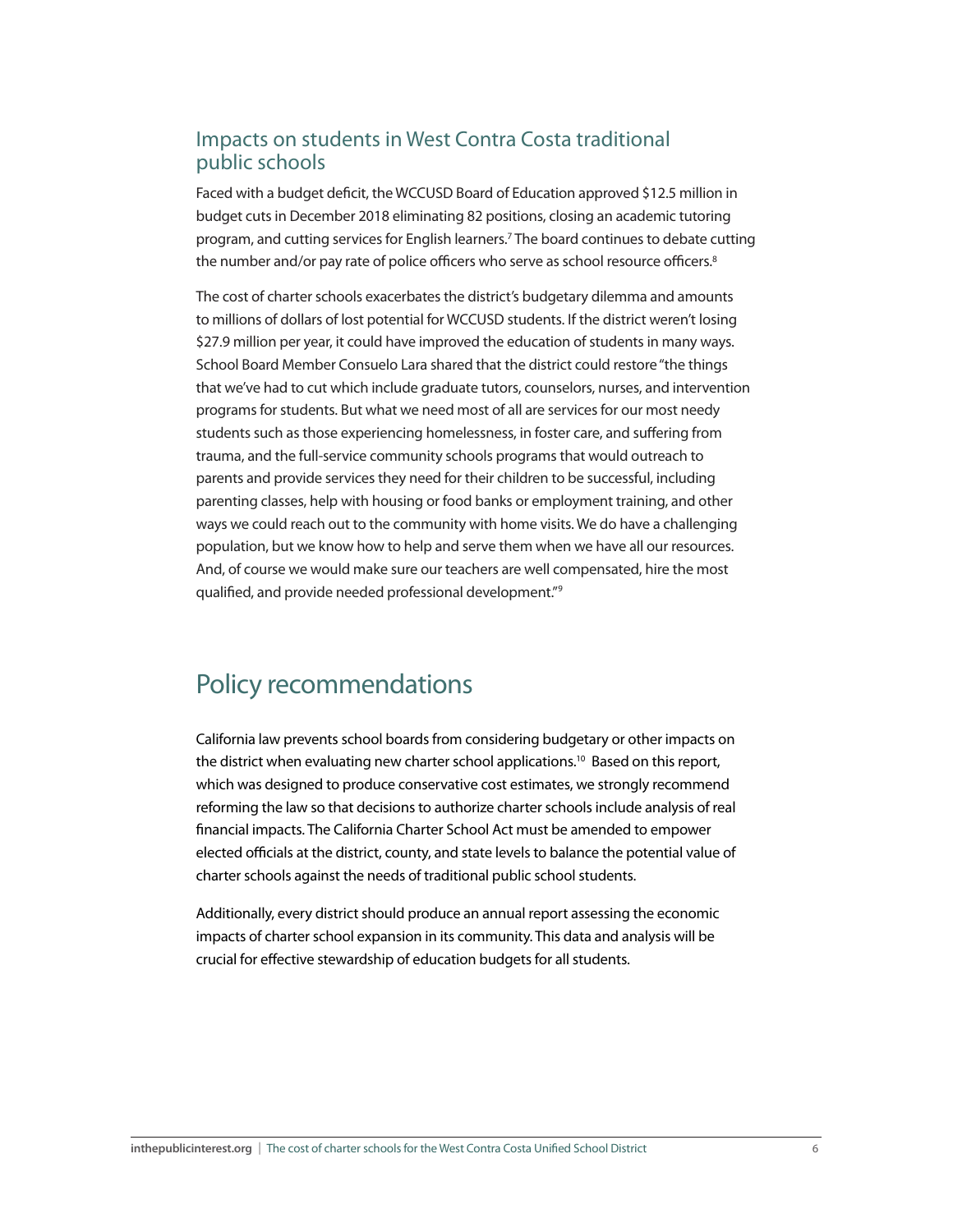# Methodology

To measure the fiscal impact of charter schools on West Contra Costa Unified School District (WCCUSD), district staff—with support from In the Public Interest—used a template created by Dr. Gordon Lafer and In the Public Interest based on the methodology described in detail in *[Breaking Point: The Cost of Charter Schools for Public](http://www.HowMuchChartersCost.org)  [School Districts](http://www.HowMuchChartersCost.org)*(page 23).

The template tool is pre-loaded with all charter schools located in the district—whether they are authorized by the district or Contra Costa County—along with enrollment data both for those charter schools and for traditional public schools within the district. In addition, the template also uses Local Control Funding Formula data, together with data reported in charter schools' own financial reports, to determine how much revenue currently goes to charter schools that would otherwise be available to the district. All this information is provided automatically in the template, not by the district.

To complete the calculation using the template, district staff entered overall enrollment, and special education enrollment, for WCCUSD traditional and charter schools; the percent of charter students at each school who live within the boundaries of WCCUSD; current staffing levels and compensation of employee classifications which would under current district practices—require increased staffing in order to serve additional students (specifically: Teachers, Assistant Principals, Counselors, Library Classified Staff, Campus Security Officers, Special Education Teachers, Special Education Instructional Assistants, Psychologists, Speech Therapists, and Occupational Therapists); and costs for books and supplies.

After district staff input this data, the template calculated how much additional revenue the increased enrollment of existing charter students into district schools would bring to the district, and how much it would cost to educate these additional students in traditional public schools. The difference between the revenue and cost is the net fiscal impact of charter schools on the district.